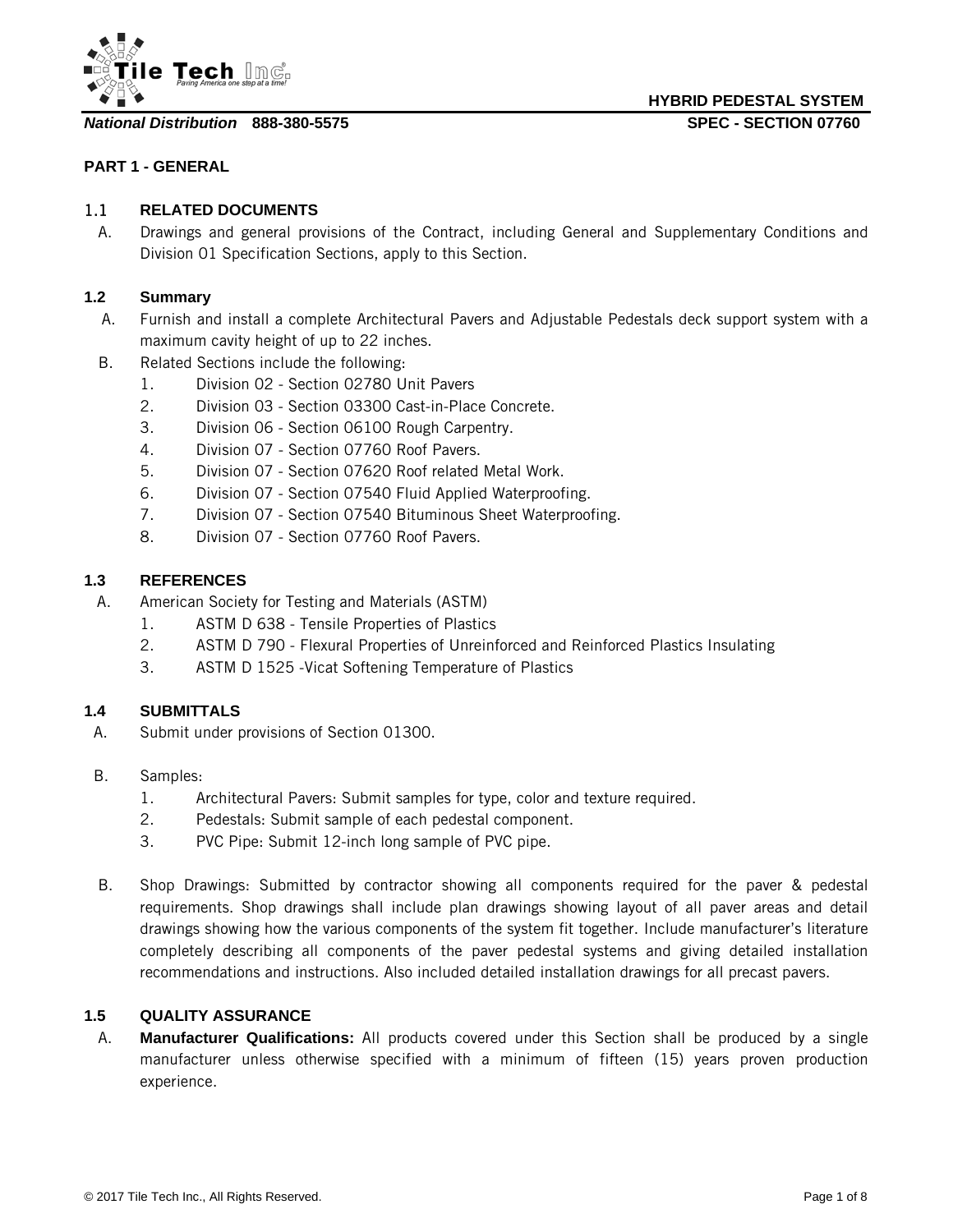



- B. **Installer Qualifications:** Installer shall have a minimum of three (3) years proven construction experience and be capable of estimating & building from blueprint plans and details, determining elevations, in addition to proper material handling. All Work must comply with Tile Tech Inc installation application procedures for pedestal mounted pavers as specified herein.
- C. **Special Consideration:** The installer and or subcontractor must assume the responsibility for and take into consideration (1) the structural capability and adequacy of the structure to carry the dead and live load weight(s) involved, and (2) that the density of any insulation is satisfactory to resist crushing and damaging the waterproofing membrane.

#### **1.6 DELIVERY, STORAGE, AND HANDLING**

- A. In accordance with provisions of Section 01300.
- B. Protect Concrete Pavers and Pedestal System during shipment, storage and construction against damage. Store a minimum of 4 inches off the ground in a dry location and cover with polyethylene to protect from contact with materials which would cause staining or discoloration.

#### **1.7 PROJECT CONDITIONS**

- A. Tile Tech Pedestal System specified are to be used with pedestrian traffic only & all four (4) sides of a deck system must restrain and contain the decking panels with perimeter blocking or walls. Decking panels must not be allowed to move laterally.
- B. All membrane waterproofing and protection board surfaces to receive pedestals must be broom clean, frost free, and free of dirt, oil or any rough foreign matter, which may impair the waterproofing / roofing manufacturers guarantee or protection requirements.
- C. The substrate that is to receive pedestals must have slope and provide positive and adequate drainage in accordance with good building practice and applicable building codes.

#### D. Decks over Roofing and Waterproofing;

- 1. If high density closed cell extruded 60psi polystyrene insulation is installed on top of the membrane in a protected membrane system, Tile Tech Pedestals may be installed directly on top of this type of insulation.
- 2. Do not use Tile Tech Pedestals over any insulation less than 60psi or with low density polystyrene (bead board) insulation.

#### E. Decks on Grade:

- 1. Any substrate soil that is to receive pedestals shall be adequately compacted and have positive drainage slope. A "walkway gravel" base ie:¼" Minus should be installed and compacted at pedestal locations.
- 2. A wall or perimeter containment on all open sides is required. Install structural perimeter containment that restrains the entire decking system.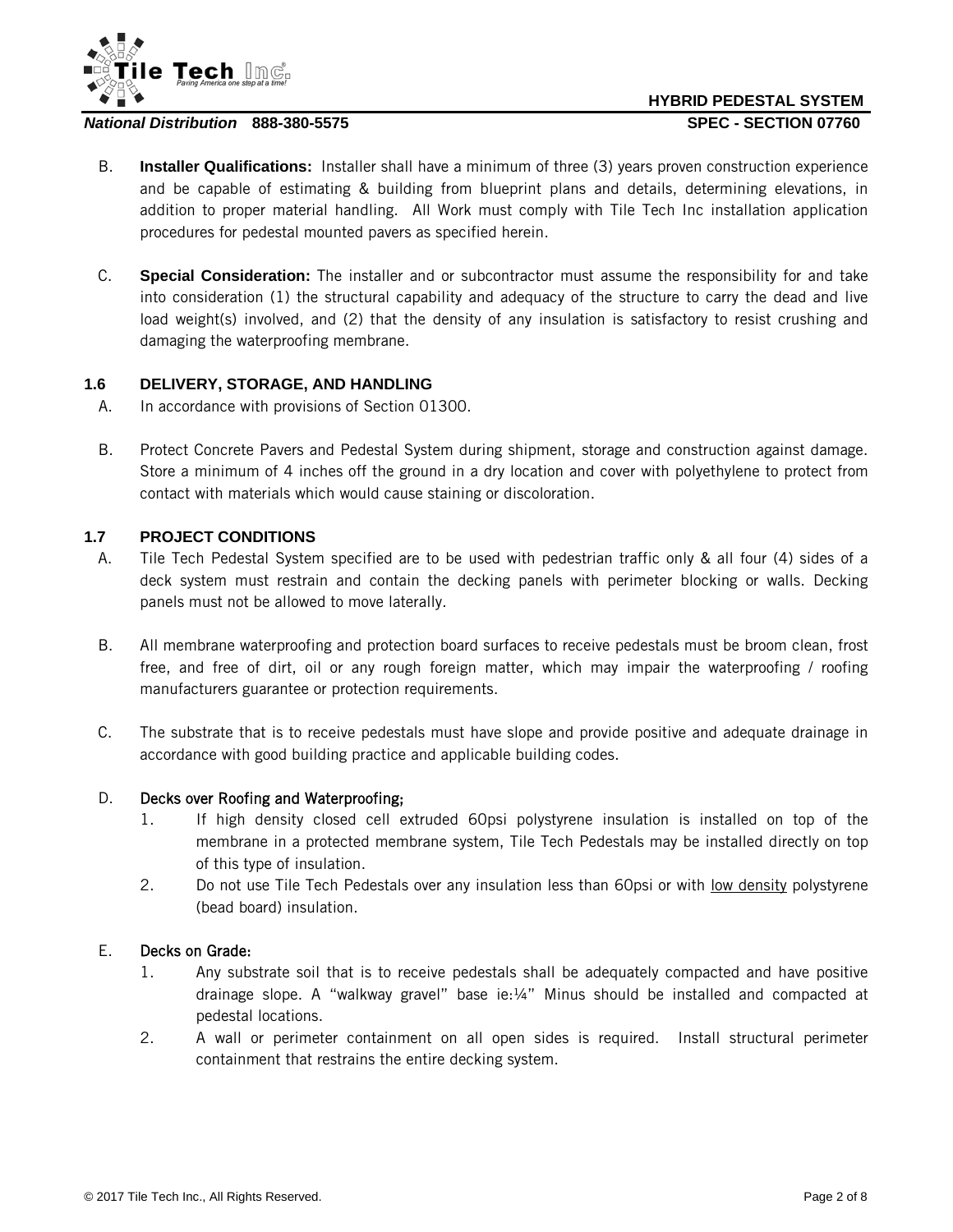

# **HYBRID PEDESTAL SYSTEM**

F. Installation or anticipated installation of additional items on top of the deck such as planters, hot tubs, sculptures, or industrial equipment must be supported directly by additional pedestals that are in addition to the main deck paver/tile pedestal system. Failure to adequately support the additional weight of any such features or items may cause significant damage to the deck, underlying structure, or waterproofing .

#### **1.8 WARRANTIES / GUARANTEES**

A. Tile Tech Pedestal System (pavers and pedestals) shall remain free from defects for a period of ten (10) years. The contractor shall warrant that his work will remain free from defects of labor and materials used in conjunction with his work in accordance with the general conditions for this project or a maximum of three (3) years.

#### **PART 2 – PRODUCTS**

#### **2.1 MANUFACTURERS**

- A. The Paver Pedestal Systems specified herein are based upon products manufactured by: Tile Tech Inc., 888-380-5575 Phone: (213) 380-5560 Fax: (213) 380-5561 E-mail: [sales@tiletechpavers.com](mailto:sales@tiletechpavers.com) Website: [www.tiletechpavers.com](http://www.tiletechpavers.com/)
- B. Paver Pedestal Systems equal in appearance and function and meeting these specifications, will be acceptable when the specified submittals are approved in writing by the Architect prior to bid.

#### **2.2 MATERIALS**

#### A. **PORCELAIN PAVERS:**

- 1. Type: Porce-Pave™ Porcelain Pavers.
- 2. Color: Standard range manufactured by Tile Tech Inc.
- 3. Size: Nominal 24" x 24" x 3/4"

24" x 48" x 3/4"

- 4. Finish: Porce-Plank™ Porce-Rustics™ Porce-Stone™
- 5. Weight: 9lbs per Sqft.

#### B. **IPE WOOD DECK TILES:**

- 1. Type: IPE Wood Deck Tiles.
- 2. Color: Natural State.
- 3. Size: Nominal 20"x20"x1-1/2"
	- 24"x24"x1-5/8"

#### 24"x48"x1-5/8"

- 4. Finish: Smooth finished.
- 5. Weight: 6lb per Sqft.

#### C. **CONCRETE PAVERS:**

- 1. Type: Granite-Tech™, Stamp-Tech™, Cool-Roof™, Recycled Glass and Win-Lok™.
- 2. Color: Standard and custom range manufactured by Tile Tech Inc.
- 3. Size: 20"x20"x2", 16"x16"x1-1/2" , 12"x12"x1" , 12"x24"x1-1/2" , 16"x24"x2" nominal
- 4. Finish: Shot-blasted with 3/16" bevel on all four (4) sides of finished surface.
- 5. Weight: 11 to 22 lbs per square foot depending on paver size & thickness.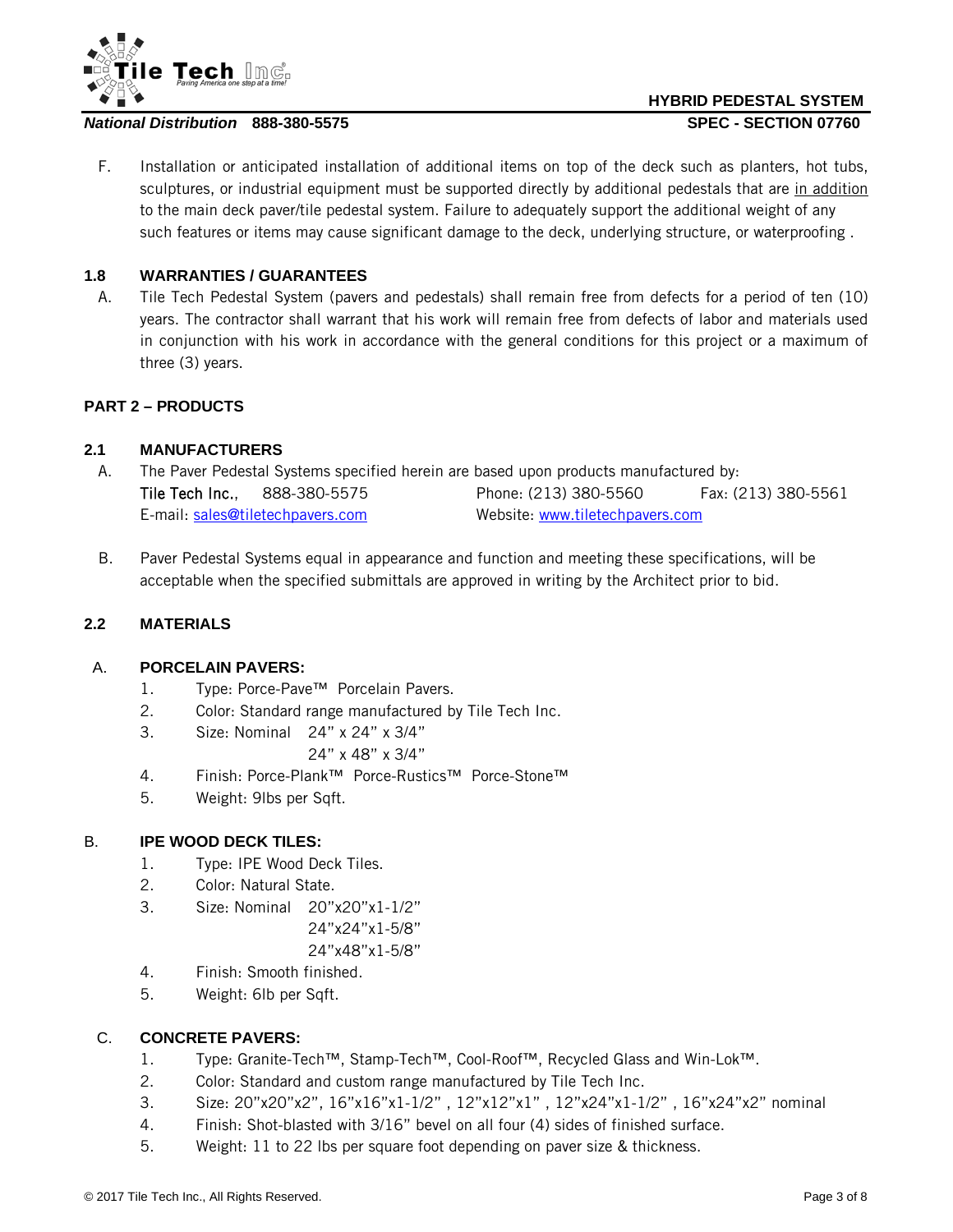

**HYBRID PEDESTAL SYSTEM**

#### B. **PEDESTALS:**

- 1. Stak-Cap™ Pedestals: PVC Pipe & Stack Adjustable
	- a. Stack or use SDR35 PVC pipe to accommodate various HEIGHT adjustments of ½" to 2".
	- b. Each cap provides maximum of  $\frac{1}{2}$ " of HEIGHT and 1% SLOPE. Rotate and stack one cap relative to another to accommodate SLOPE adjustments from 0% to 5%.
	- c. Base diameter of 6-inch and top diameter of  $5-\frac{1}{4}$ -inch and is  $\frac{1}{2}$ -inch high.
	- d. Made of high impact and flame resistant ABS plastic.
	- e. Use of Buffer Pads under Stak-Cap™ Pedestals is MANDATORY.
- 2. Uni-Just™ Pedestals: PVC Pipe & Screw Adjustable
	- a. Assembly consist of 5 parts: Uni-Base™, Uni-Collar™, Uni-Insert™, Uni-Cap™ & Buffer Pads.
	- b. Use SDR35 PVC pipe to accommodate various HEIGHT adjustments from 2-½" to 24". Additional precise height adjustment of up to 1-½" with the use of Uni-Insert™ which can screw up or down while loaded. Additional heights beyond 24" can be accomplished subject to consultation with manufacturer and approval by manufacturer.
	- c. Self-leveling and can tilt in any direction to a level plane to accommodate SLOPE adjustments from 0% to 6%.
	- d. Base diameter of 7.25-inch with bearing surface area of thirty eight (38) square inches.
	- e. Made of 100% recycled and flame resistant High Density Polypropylene.
	- f. Use of Buffer Pads under Uni-Just™ Pedestals is MANDATORY.
- 3. Uni-Shims™: 1/8-inch & 1/16-inch Thick
	- a. Can be used whole or broken into halves or quarters and can be stacked up to 2 high.
	- b. Used on top or under Stak-Cap™ or Uni-Just™ Pedestals for fine leveling of pedestals and or individual pavers.
	- c. Made of high impact and flame resistant ABS plastic.

#### C. **OTHER COMPONENTS: INSTALLER OR USER SUPPLIED**

- 1. Pedestal Pipe: 4-inch diameter SDR35 PVC Sewer Pipe
	- a. Used with either Stak-Cap™ or Uni-Just™ Pedestals and is cut to required height.
	- b. Dimensions: 4.215-inch outside diameter & 3.890-inch inside diameter.
	- c. Meet ASTM D-3034 and F-679.
	- b. NOT supplied with pedestal components by Tile Tech Inc.
- 2. Protection Course:
	- a. Protection board (required over insulated BUR systems, and when specified for use over bituminous asphalt-based waterproofing): W.R. Meadows "Vibraflex" or equal, minimum 3/8- inch thick asphaltic composition protection board.
	- b. Insulation (when specified): Dow Styrofoam "Highload 100" or equal, minimum compressive strength of 100psi recommended for foam plastic insulation placed beneath Pedestal System to prevent damage to the waterproofing membrane.
	- c. NOT supplied with pedestal components by Tile Tech Inc.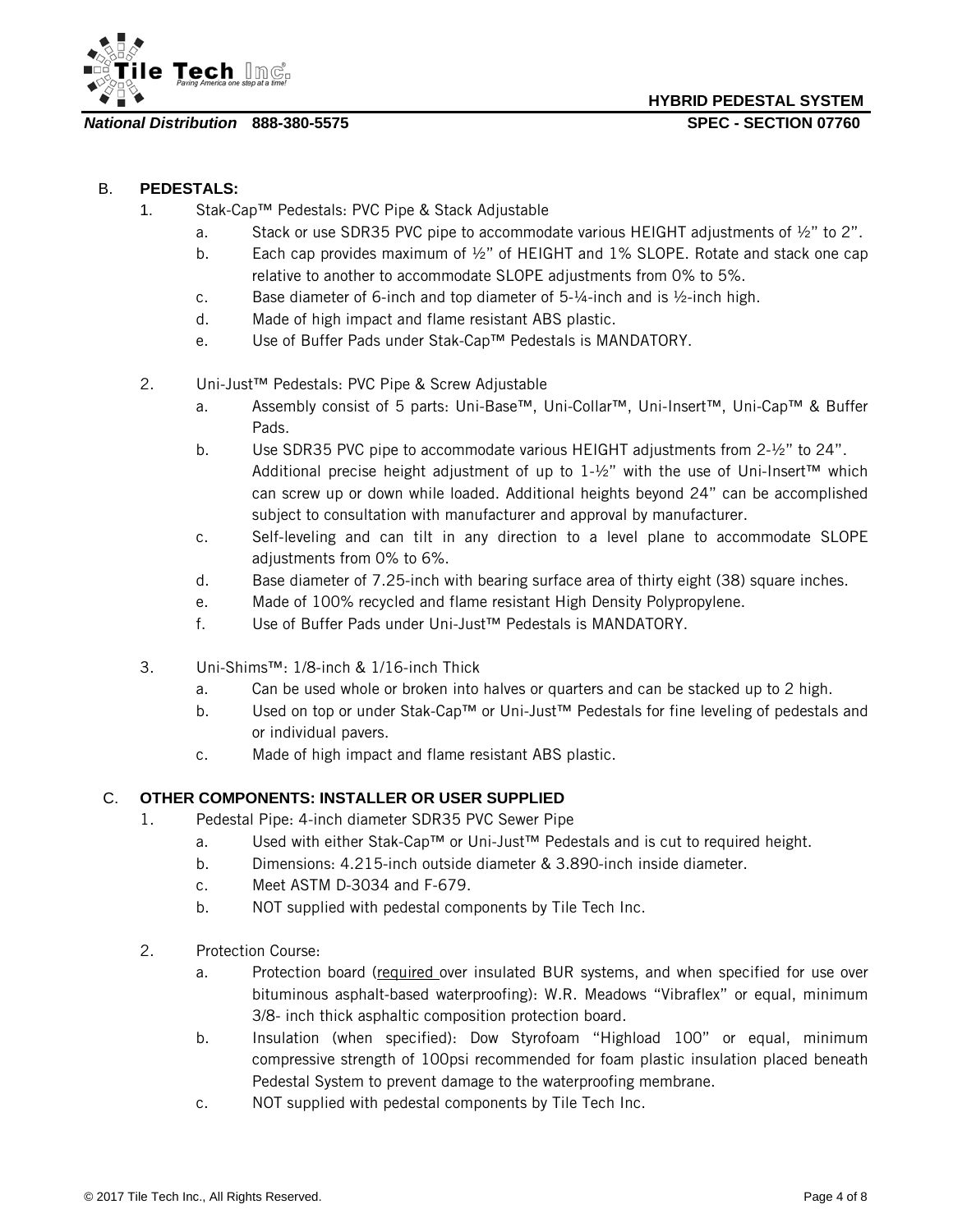

#### **2.3 PERIMETER CONTAINMENT AND SUPPORT**

- A. The complete assembly of insulation (if used), protection board (if used), drainage mat (if used), pedestals and pavers must be restrained at the perimeter of the deck area.
- B. Perimeter parapet walls, concrete dividers or other perimeter restraint must be capable of resisting lateral forces (including seismic and wind). Cumulative movement in excess of 1/8 inch will void the Tile Tech Inc Pedestal System warranty.

#### **PART 3 – EXECUTION**

#### **3.1 EXAMINATION**

- A. Prior to starting work inspect the substrate to ensure that it has been properly prepared to accept the Tile Tech Pedestal System. The substrate and or surface shall be clean and free of any projections and debris which may impair the performance of the pedestal and or the deck system. Verify all elevations, required pedestal heights and deck dimensions. Commencement of work shall imply acceptance of surfaces & deck conditions.
- B. If preparation is the responsibility of another installer, notify Architect in writing of deviations from manufacturer's recommended installation tolerances and conditions.

#### **3.2 PREPARATION**

- A. The substrate surface that will receive the Pedestal System must be well compacted (on Grade) or structurally capable of carrying the dead and live loads anticipated.
	- 1. Insulation OVER the membrane: (Option 1) Insulation and/or protection board (if specified) must be applied over the waterproofing substrate and/or specified drainage mat. Install the system according to the membrane manufacturer's recommendations and specifications.
	- 2. Insulation UNDER membrane: (Option 2) Insulation required to be installed within a roofing system below deck supports must meet the roofing membrane manufacturers' specifications and must have a minimum core density of 60psi.
	- 3. Protection Board: (for asphalt type systems used over waterproofing) Full coverage 1/8-inch asphaltic composition protection board is recommended. When protection is specified only under the pedestal cut protection board pads to extend beyond the outside perimeter of the pedestal system base or buffer pad by a minimum of TWO (2) inch.
	- 4. Drainage Mat: (when desired or specified) Install drainage mat according to the manufacturers recommendations to avoid crushing.

#### **3.3 INSTALLATION**

A. Install in accordance with Tile Tech Inc. and other contributing manufacturer's instructions. Installation requirements vary for each individual project site. Decking paver or tile used, pattern, grid layout, starting point, and finished elevation should be shown on plan view shop drawings, which have been prepared and approved by the designer, installing contractor and/or owner.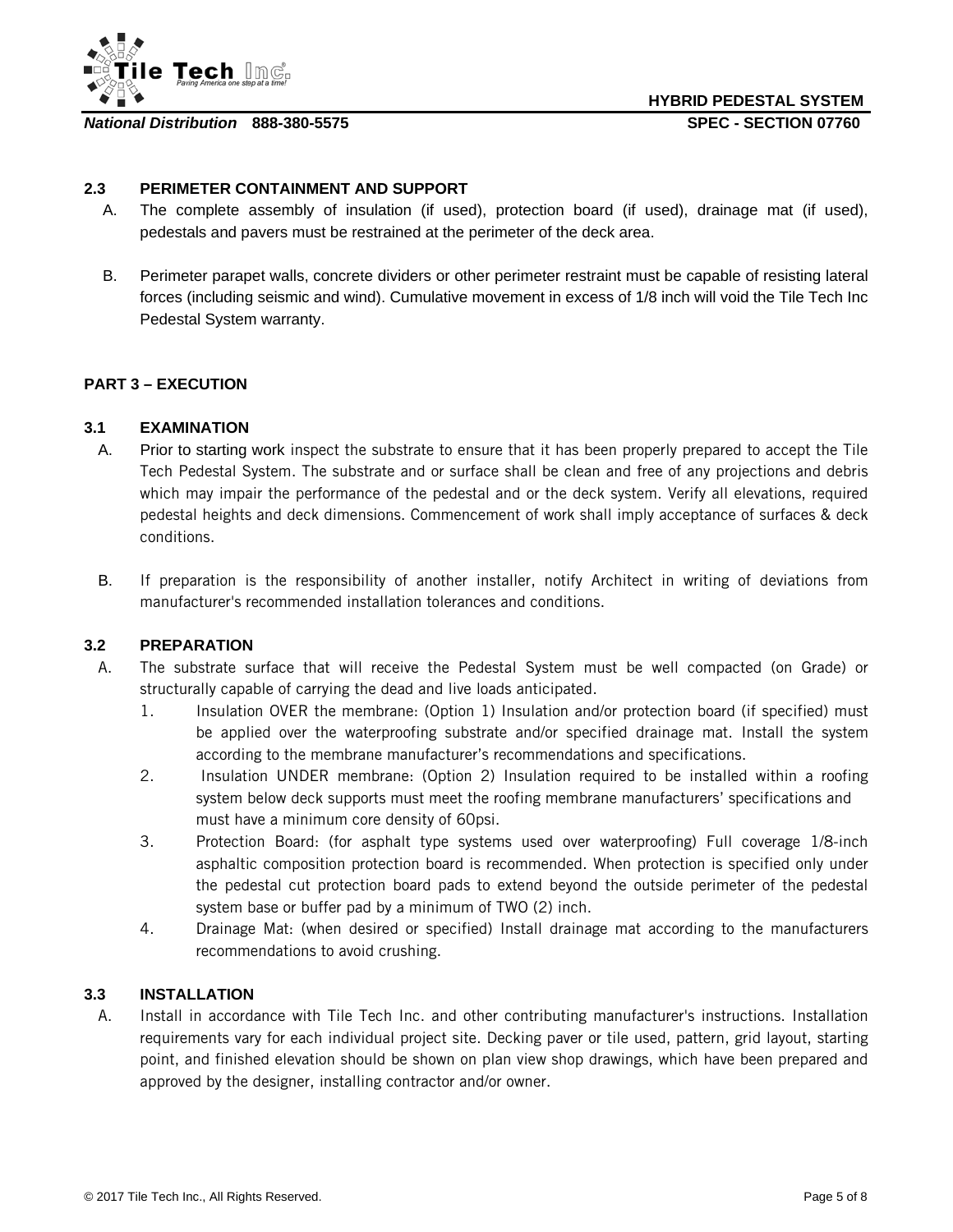

#### B. GRID LAYOUT AND ELEVATIONS:

- 1. Once the starting point and the finished elevation of the deck surface have been determined, the "Top of Pedestal Elevation" (finished elevation less decking paver or tile thickness) is established and marked around the perimeter using a transit water level or laser leveling device.
- 2. Precise measurements should be taken and deck area should be accurately defined. Mark off and 'square up' all outside edges with control lines using "snapped" chalk lines. Mark two (2) lines that are perpendicular to each other across the deck area. Continue to mark a grid of lines in both directions marking the location of each pedestal. Use the control lines as references to periodically check and assure a square layout during installation.
- 3. Next, a pedestal must be placed where each measured grid line meets the perimeter. Remove two (2) spacer tabs in line with one another atop each pedestal system placed around the perimeter. Remove all four (4) spacer tabs at corners.
- 4. Adjust each pedestal height to the "Top of Pedestal Elevation" marked on the perimeter. Position the pedestal as close to the edge of the perimeter as possible, with the two remaining spacer tabs aligned with the grid line. Using the elevation marked on the perimeter, stretch a mason's line along and slightly ahead of the second row of pedestals. A laser leveling device may also be used for this purpose.
- 5. On larger decks, it is recommended that Tile Tech Pedestal System be pre-assembled and pre-set to the proper elevation and placed in position prior to the installation of decking paver or tile.
- 6. As the pedestals located along the grid lines are loaded with pavers or tiles, fine vertical height adjustment can be made by inserting and rotating, from the top, a T-handle Hex Key in to the Uni-Insert™ of the Pedestal assembly. Clockwise rotation of the Uni-Insert™ will raise the bearing surface and the deck. Counter-clockwise rotation will lower the top bearing surface and deck.
- 7. Always maintain adequate thread engagement. Tile Tech Pedestal Uni-Insert™ contains a locking tab that will not allow the screw to extend past its maximum extension. Never use if the locking tab is broken. If the height required goes beyond the Uni-Insert™ limit re-cut PVC pipe to the correct height and re-assemble the pedestal using the correct size pipe.
- 8. Slight irregularities in decking paver or tile thickness can be compensated for by using one (1) to two (2) shim segments. Place on top of the pedestal, under the corner(s) of the decking paver or tile. Use no more than two (2) shims on top of the pedestal and always adhere quartered (1/4) wedges with construction adhesive.
- 9. Stak-Cap™ Pedestal can be used for limited and or fixed height requirements. Complete deck and grid layout as instructed above. Stack no more than five (5) fixed height Stak-Cap™ Pedestals together and place in lieu of Uni-Just™ Pedestals where needed. Stak-Cap™ Pedestal can also be used with PVC pipe to reduce cost. Spacer tabs can be removed to accommodate perimeter and corner support locations.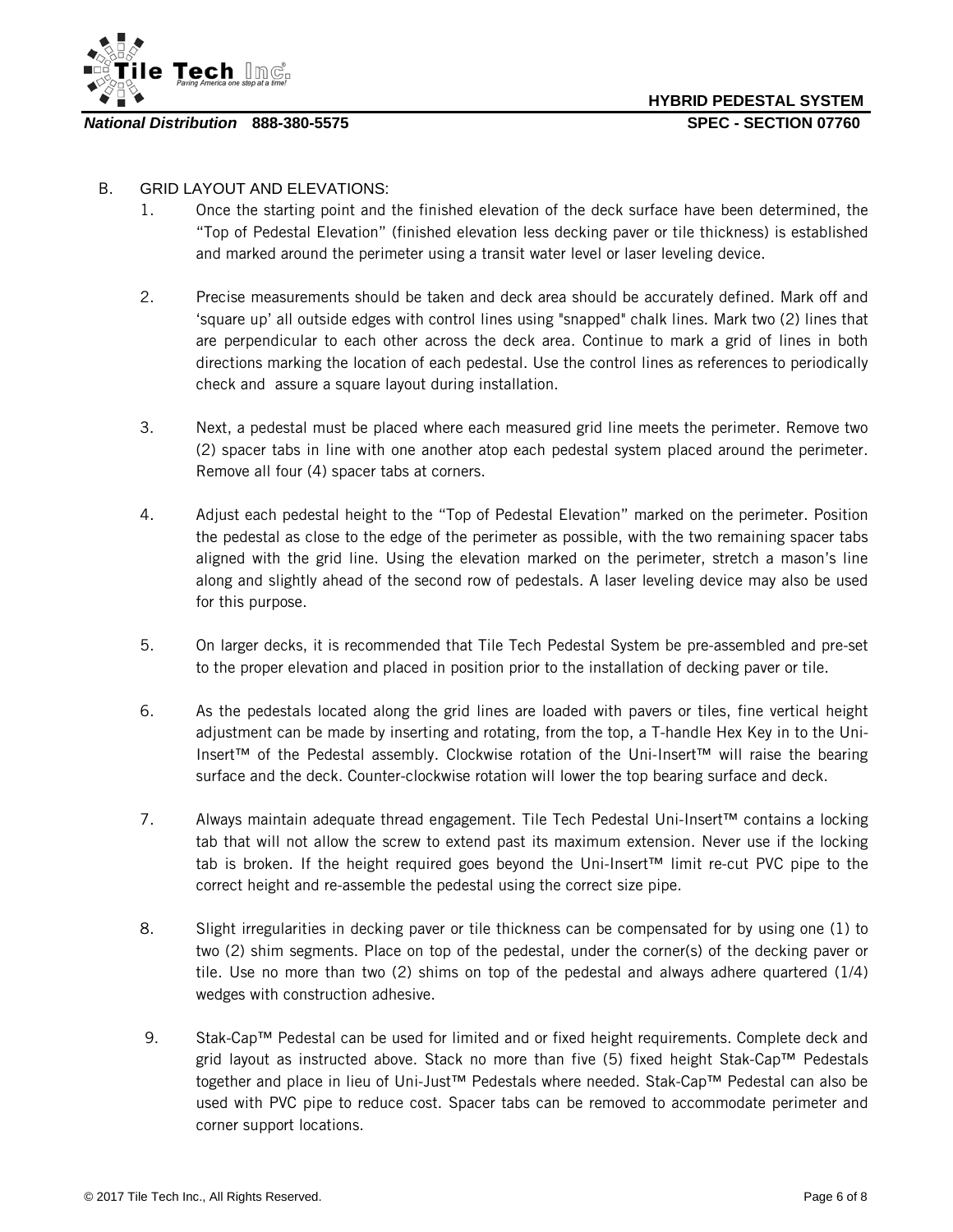

#### C. SLOPE AND HEIGHT COMPENSATION:

- 1. Stak-Cap™ Pedestals can provide limited slope and height compensation to maintain a level decking surface over sloping substrates and is accomplished using a combination of the following:
	- a. Rotate and stack one cap in relation to another to change slope and add height. Each cap will add ½-inch of height and provide 1% slope. Stack no more than 5 caps.
	- b. Can also be used with PVC Pipe cut to required height of maximum of 6-inches.
- 2. Uni-Just™ Pedestals can provide both slope and height compensation to maintain a level decking surface over sloping substrates and is accomplished using a combination of the following:
	- a. PVC Pipe cut to varying lengths to compensate for GENERAL height requirements.
	- b. SCREW extension for PRECISE height adjustment.
	- c. Self-Leveling cap that pivots and tilts in any direction for slope compensation from 0% to 6%.
	- d. Additional slope adjustments is achieved by the use of the Base Slop Plates that provide 2% slope per plate and can be stacked to a maximum of 5 units to obtain 10% slope.
- 3. Tile Tech Pedestals are designed to be rotated for final precise adjustment when they are fully loaded. Pedestals should be leveled in each succeeding row as the installation proceeds. Final height adjustment or maintenance is easily made by simply using a T-handle Hex Key that allows you to adjust the pedestals without removing the pavers. T-handle Hex Key is inserted between the four paver corners to engage Uni-Insert™ portion and is adjusted clockwise or counter clockwise to level as needed.
- 4. Uni-Shims™ may be used in multiples, whole or quarters, and placed under the pedestal base or on top the pedestal cap to level pedestals. Use a small amount of construction adhesive to adhere sections of shims and/or whole shims to each other or to the pedestal. DO NOT use construction adhesive to adhere pedestal or shims to insulation, roofing or waterproofing membrane. Additional sections of shims may be used and should be available for regular maintenance.

#### **3.4 PERIMETER CONTAINMENT**

A. Any area of the pedestal deck that is not restrained by a parapet or foundation wall must be 'boxed-in' and contained. The deck panels will move if all sides are not adequately restrained. Perimeter framing and edging boards located at the outside of the deck perimeter must be installed to provide restraint. No movement should be allowed at the perimeter of the deck system greater than one tab width.

#### **3.5 FIELD QUALITY CONTROL**

A. Inspect often during installation to assure that grid spacer lines are being maintained in a straight and consistent pattern and that deck pavers or tiles are level and not rocking. Unless otherwise specified in writing to allow for expansion, inspect to assure that all paver spacing between tiles and at perimeter walls does not exceed a tab width. Particular attention should be made to assure that all pedestrian entry or access points to the deck are level and that the deck surface tiles are not randomly raised or uneven creating a tripping or safety hazard.

Confirm that deck pedestal height excess of sixteen (16) inches have been braced in accordance with Tile Tech Inc written instructions.